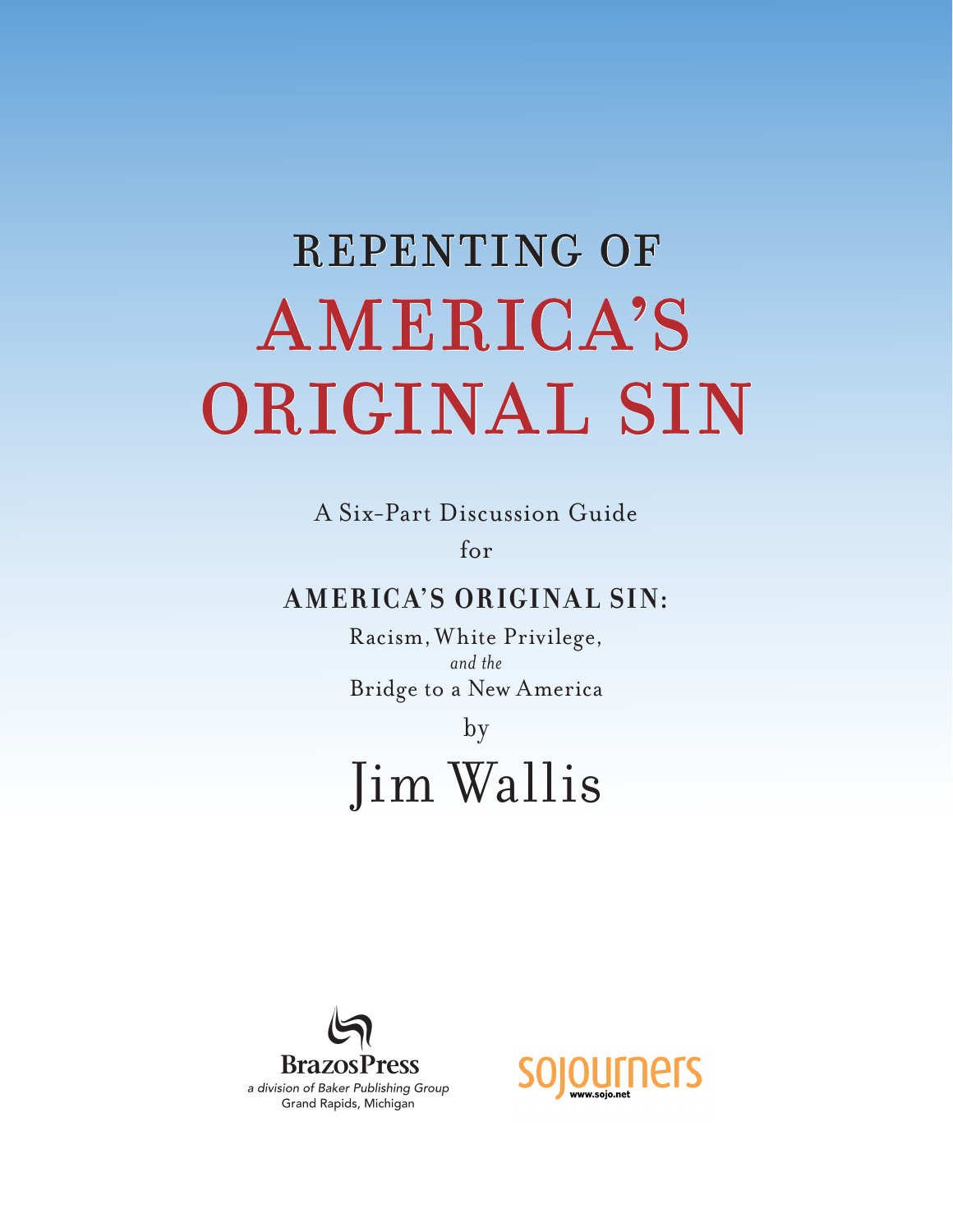### **Contents**

How to Use This Guide

#### [Session 1](#page-3-0)

America's Original Sin: Acknowledging and Repenting of the Embedded Sin of Racism

#### [Session 2](#page-5-0)

The Sin of Historically Systemic Racism and the Idolatry of Whiteness

#### [Session 3](#page-8-0)

The Meaning of Repentance and the Beloved Community

#### [Session 4](#page-10-0)

From Warriors to Guardians: Reforming the Criminal Justice System

#### [Session 5](#page-12-0)

Welcoming the Stranger: Racial Justice and Fixing Our Broken Immigration System

#### [Session 6](#page-14-0)

The Bridge to a New America: Having the "New Talk" in Our Schools, Communities, and Congregations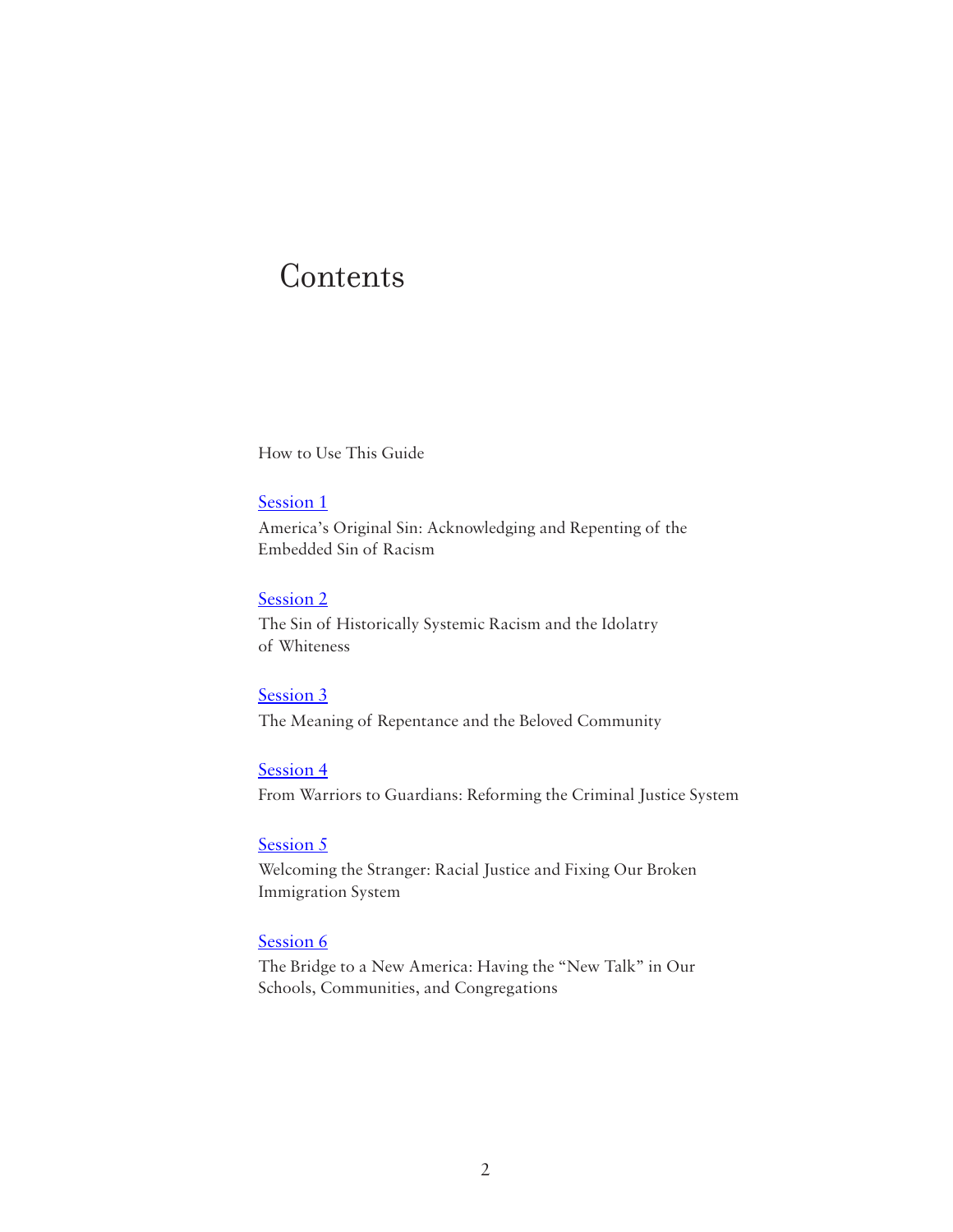### How to Use This Guide

This discussion guide is intended for small groups, Bible studies, book clubs, and individuals who wish to honestly discuss and explore what it will take to achieve racial justice, healing, and reconciliation in their communities and across the country. Organized around key topics in *America's Original Sin: Racism, White Privilege, and the Bridge to a New America* by Jim Wallis, the guide provides public-domain video clips, suggests selected passages from the book to read, poses questions to facilitate conversation and action, and provides a liturgical element (suggested Scripture passages and a prayer for each session) for Christian groups or individuals using the guide.

The guide is divided into six sessions, each focused on one of the major themes or topics in *America's Original Sin*. Resources for each of these sessions are provided, but no specific structure for the sessions is required or recommended, other than arranging the sessions in the order presented here. Within each session, the leader and participants should use their own judgment about how many video clips to watch, whether to read the suggested book passages aloud, whether to use the Scripture readings and prayers, and which discussion questions to tackle. The intent of these resources is to foster rich, constructive conversations and actions, and we urge group leaders to use the resources in whichever ways work best for your group.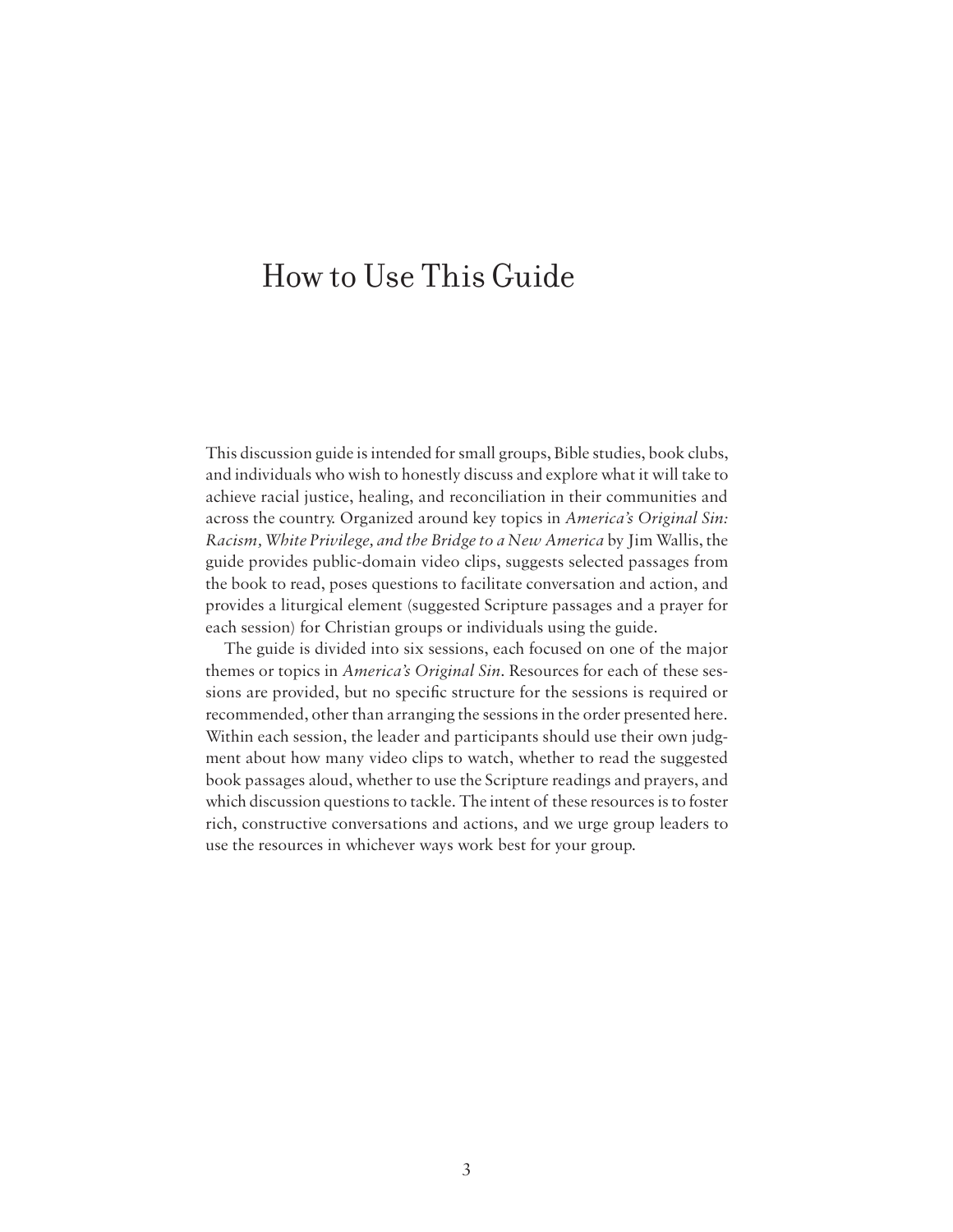### <span id="page-3-0"></span>America's Original Sin: Acknowledging and Repenting of the Embedded Sin of Racism

#### **Session Description**

Racism is a story that has been with our country since before its founding. This session provides an overview of the major topics covered in the book, with a particular focus on the power of stories, the talk that all black parents have with their children about how to behave around police officers, and the need for a new talk between white parents and parents of color.

#### **Video Clips**

- 1. Introductory trailer for *America's Original Sin: Racism, White Privilege, and the Bridge to a New America*: [https://www.youtube.com/](https://www.youtube.com/watch?v=LGbB792Zei8) [watch?v=LGbB792Zei8](https://www.youtube.com/watch?v=LGbB792Zei8)
- 2. Having the Talk: What Black Parents Tell Their Children about the Police: [http://fusion.net/video/55309/having-the-talk-what-black](http://fusion.net/video/55309/having-the-talk-what-black-parents-tell-their-children-about-the-police/)[parents-tell-their-children-about-the-police/](http://fusion.net/video/55309/having-the-talk-what-black-parents-tell-their-children-about-the-police/)
- 3. Get Home Safely: 10 Rules of Survival:<https://vimeo.com/116706870>
- 4. A Conversation About Growing Up Black: [http://www.nytimes.com/](http://www.nytimes.com/video/opinion/100000003670178/a-conversation-about-growing-up-black.html) [video/opinion/100000003670178/a-conversation-about-growing-up](http://www.nytimes.com/video/opinion/100000003670178/a-conversation-about-growing-up-black.html)[black.html](http://www.nytimes.com/video/opinion/100000003670178/a-conversation-about-growing-up-black.html)
- 5. NewsOne Now—White Evangelical Voices Speak On Racism & White Supremacy In America: [http://newstalkcleveland.newsone.](http://newstalkcleveland.newsone.com/2881847/newsone-now-white-evangelical-voices-speak-on-racism-white-supremacy-in-america/) [com/2881847/newsone-now-white-evangelical-voices-speak-on-rac](http://newstalkcleveland.newsone.com/2881847/newsone-now-white-evangelical-voices-speak-on-racism-white-supremacy-in-america/)[ism-white-supremacy-in-america/](http://newstalkcleveland.newsone.com/2881847/newsone-now-white-evangelical-voices-speak-on-racism-white-supremacy-in-america/)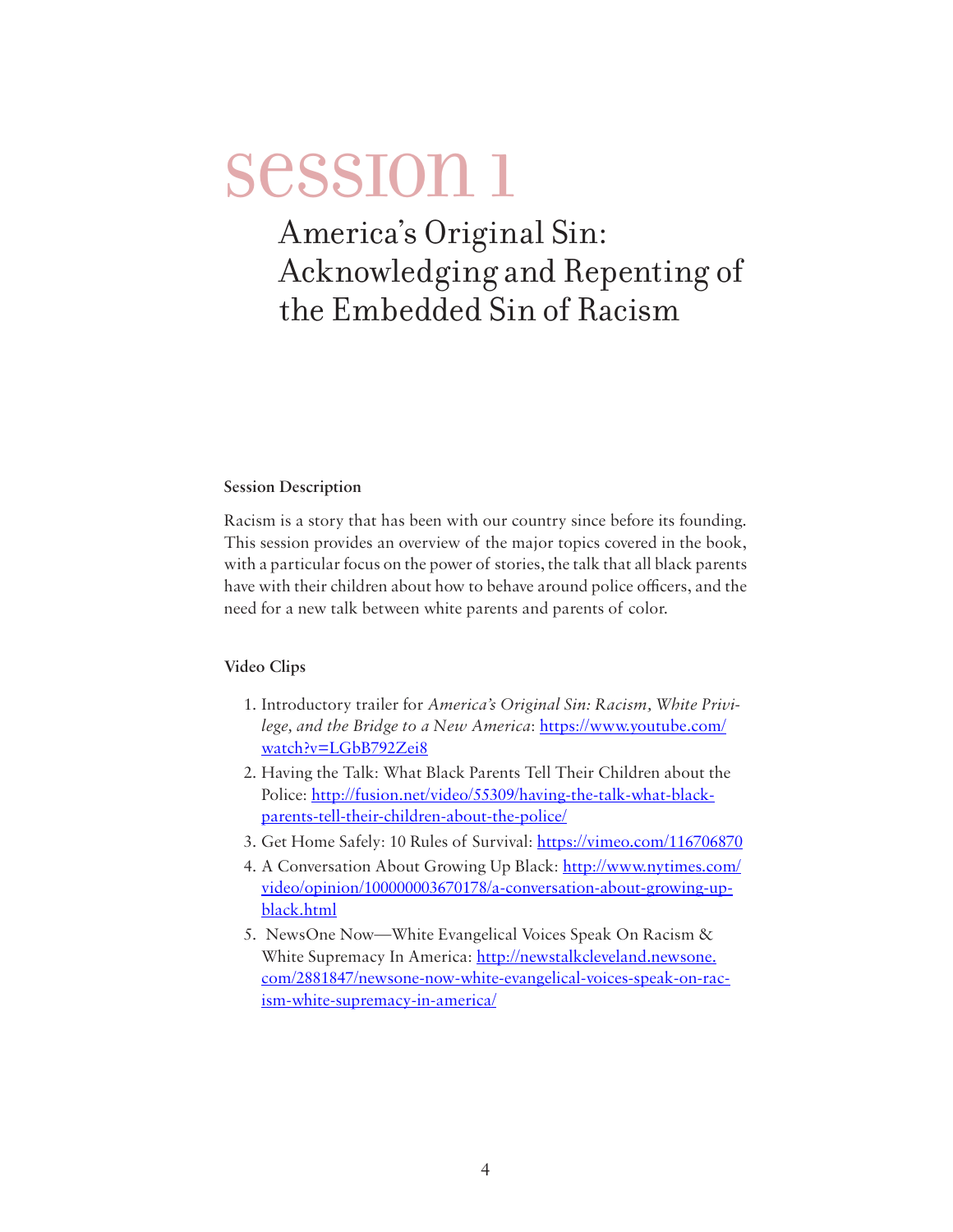#### **Selections from the Book**

- Preface, pp. xv–xvi (beginning of the preface through the paragraph ending with "moral test of white America's soul")
- Introduction, pp. xix–xx (beginning of the introduction through the paragraph ending with "which is essential if we are to make progress toward real solutions")
- Chapter 1, pp.  $5-7$  ("The Talk")

#### **Scripture Passages**

- Genesis  $3:1-24$
- Isaiah 58:1–14
- John 8:31–36

#### **Discussion Questions**

- 1. Did you know about "the talk?" If you have children, have you had that talk with your children? If so, what did you tell them? If not, what have you told your children about police officers? Have you ever discussed "the talk" with a parent or someone of another racial or ethnic background?
- 2. What struck you the most in the New York Times piece "A Conversation on Growing Up Black?" What statements from these boys could you most relate to? What statements did you find most surprising?
- 3. Where were you when you heard about the shooting at Mother Emanuel Church in Charleston, South Carolina? What do you remember thinking? What was the conversation like with people in your life? Do you have a story about something you heard that really resonated with you at the time, or something you heard that you really disagreed with?

#### **Prayer**

Lord, in these times when we are about to lose hope and our efforts seem futile, grant that we may perceive in our hearts and minds the image of your resurrection which remains our only source of courage and strength, so that we may continue to face the challenges, and struggle against hardship and oppression born of injustice.

> —Unidentified, Philippines, from *Prayers Encircling the World,*  Westminster John Knox Press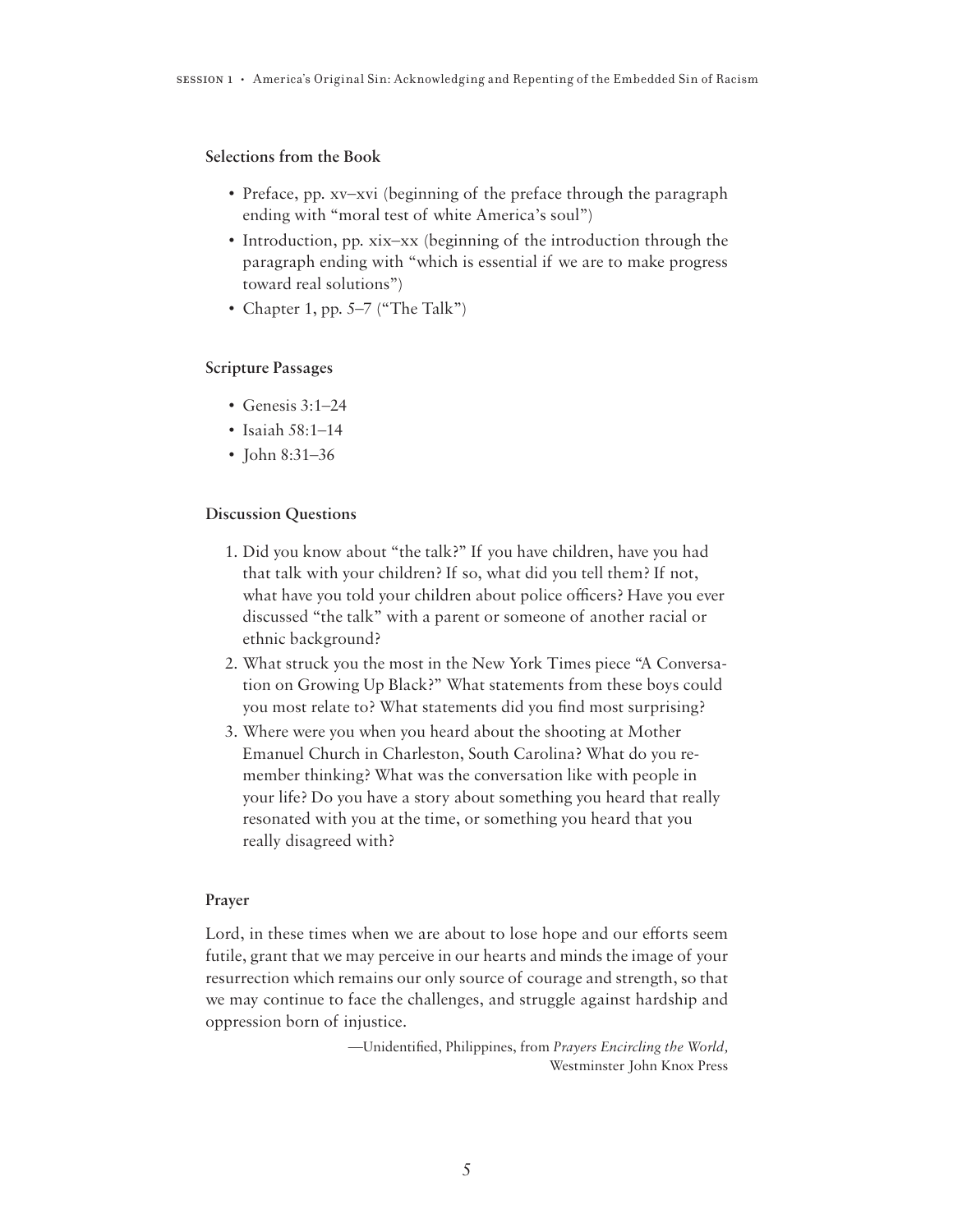### <span id="page-5-0"></span>The Sin of Historically Systemic Racism and the Idolatry of Whiteness

#### **Session Description**

Racism is deeply embedded in almost every facet and major institution of our society; while much has changed since the beginning of the civil rights movement, much still has not. The pervasive character of racism especially shows itself in implicit or unconscious bias that almost everyone has, reflected in people's behavior. The very concepts of "race" and of "white people" are social constructs that were created to justify the empowerment of some people and the disempowerment of others.

#### **IMPORTANT NOTE**

In preparation for this session, all participants should visit [https://implicit.](https://implicit.harvard.edu/implicit/selectatest.html) [harvard.edu/implicit/selectatest.html](https://implicit.harvard.edu/implicit/selectatest.html) and click on the button labeled "Race IAT" to take the racial Implicit Association Test. This test will attempt to measure a person's level of implicit (that is, unconscious) bias in regard to white people and black people.

#### **Video Clips**

- 1. Racism Is Real: <https://www.youtube.com/watch?v=fTcSVQJ2h8g>
- 2. Why White Privilege Matters: [https://www.youtube.com/](https://www.youtube.com/watch?v=XGo3_fU1n6s) [watch?v=XGo3\\_fU1n6s](https://www.youtube.com/watch?v=XGo3_fU1n6s)
- 3. What Is White Privilege? Here's What People on the Street Have to Say: <https://www.youtube.com/watch?v=aQK8H0z-irM>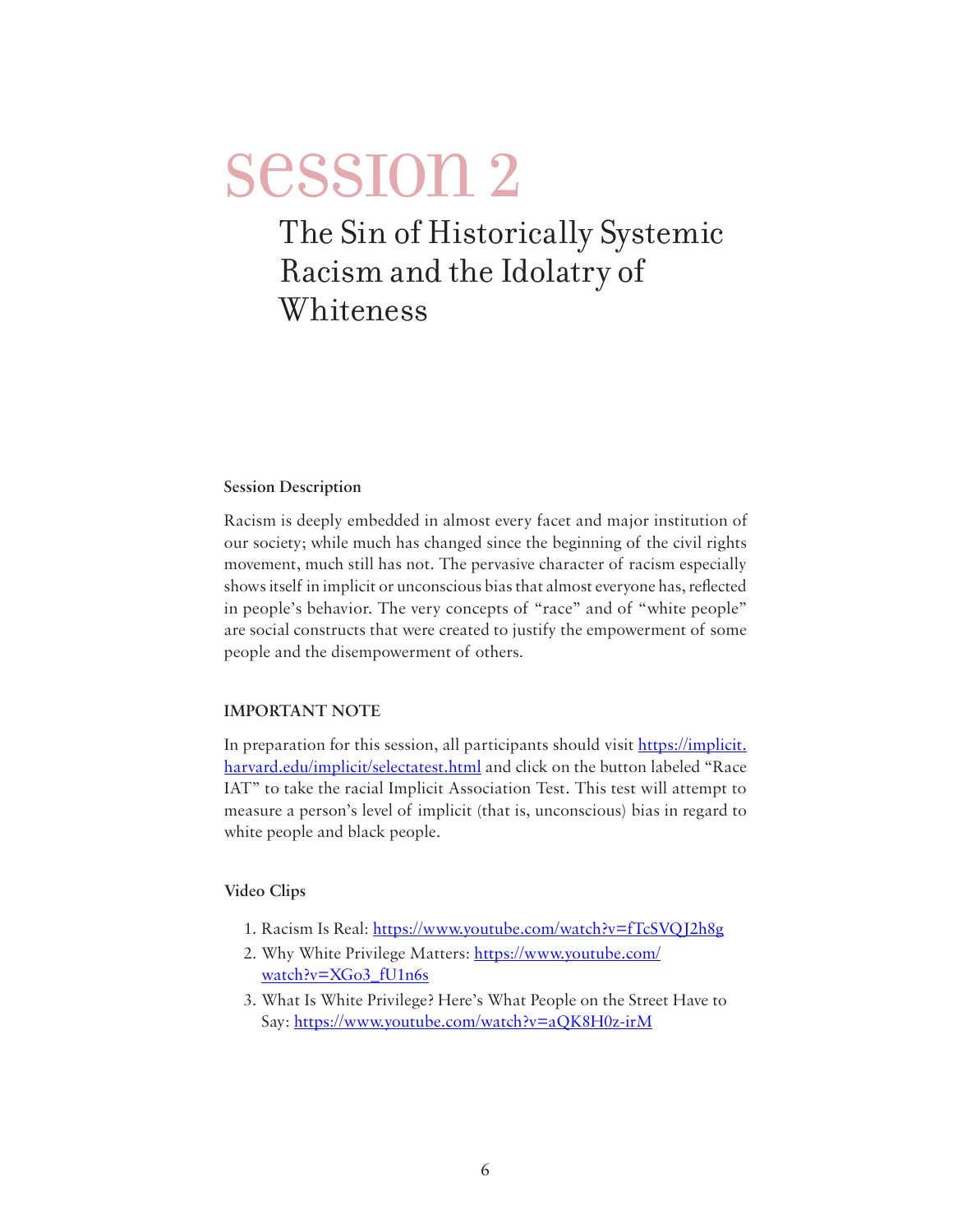- 4. NewsOne Now—Rev. Jim Wallis: White Privilege Is the Benefit of White Supremacy: [http://newsone.com/3129495/](http://newsone.com/3129495/rev-jim-wallis-white-privilege-is-the-benefit-of-white-supremacy/) [rev-jim-wallis-white-privilege-is-the-benefit-of-white-supremacy/](http://newsone.com/3129495/rev-jim-wallis-white-privilege-is-the-benefit-of-white-supremacy/)
- 5. American Denial—Implicit Bias Test: [https://www.youtube.com/](https://www.youtube.com/watch?v=ZWa09tUzqf4) [watch?v=ZWa09tUzqf4](https://www.youtube.com/watch?v=ZWa09tUzqf4)

#### **Selections from the Book**

- Chapter 3, pp. 33–35 (beginning of "America's Original Sin" section through the paragraph ending with "what they want and fear for their children")
- Chapter 5, pp. 73–75 (beginning of "Europeans Becoming 'White People'" section through the paragraph ending "and ultimately their standing before God")

#### **Scripture Passages**

- $\cdot$  Exodus 1:8–22
- Luke 4:14–21
- Romans 3:9–26

#### **Discussion Questions**

- 1. In preparation for this session, please visit [https://implicit.harvard.](https://implicit.harvard.edu/implicit/selectatest.html) [edu/implicit/selectatest.html](https://implicit.harvard.edu/implicit/selectatest.html) and click on the button labeled "Race IAT" to take the racial Implicit Association Test. This test will attempt to measure your level of implicit (that is, unconscious) bias in regard to white people and black people. How did taking this test make you feel? Were you surprised by your results? Do your results help you make sense of any past or present situations or interactions in your life?
- 2. For participants of color: Can you share with the group some examples of casual or subtle racism that you encounter in your everyday life? What about examples that are not so subtle? For white participants: Can you share with the group some specific examples of how you've benefited from white privilege in your life up to this point?
- 3. Given that white people benefit from white privilege even if they've fought their whole lives against racism, what *can* white people who genuinely oppose racism and white privilege do to help dismantle these systems of oppression? What, if any, are some ways in which people of color can help them?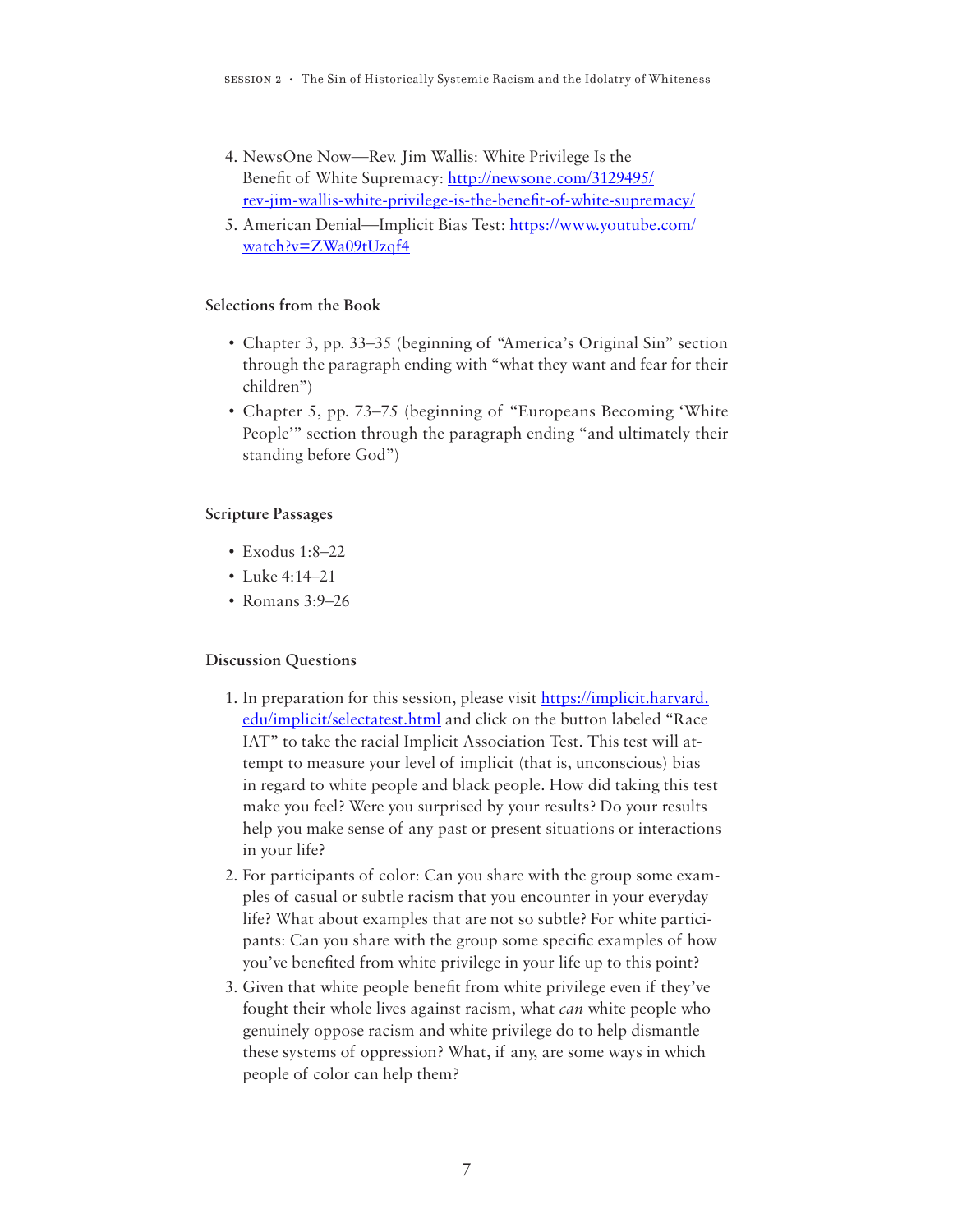#### **Prayer**

In the midst of the ever present stream of injustices inflicted upon the weak, the poor, and the marginalized, we confess our complicity in nurturing the status quo through silence and inaction. Unlike past and present day prophets, we stood by while our sisters and brothers suffered at the hands of the privileged and powerful. So often, we turned a blind eye to the sufferings of those who were looked down upon because of powerlessness, poverty, or the hue of their skin. We confess our commitment to being the church where "all are one" and "all are welcome" so we ask you to make us into the church that intercedes on behalf of those who are cast aside for the sake of the establishment. In Jesus' name. Amen.

> —Rev. Julius Jefferson, Senior Pastor, Heritage United Church of Christ, Baltimore, Maryland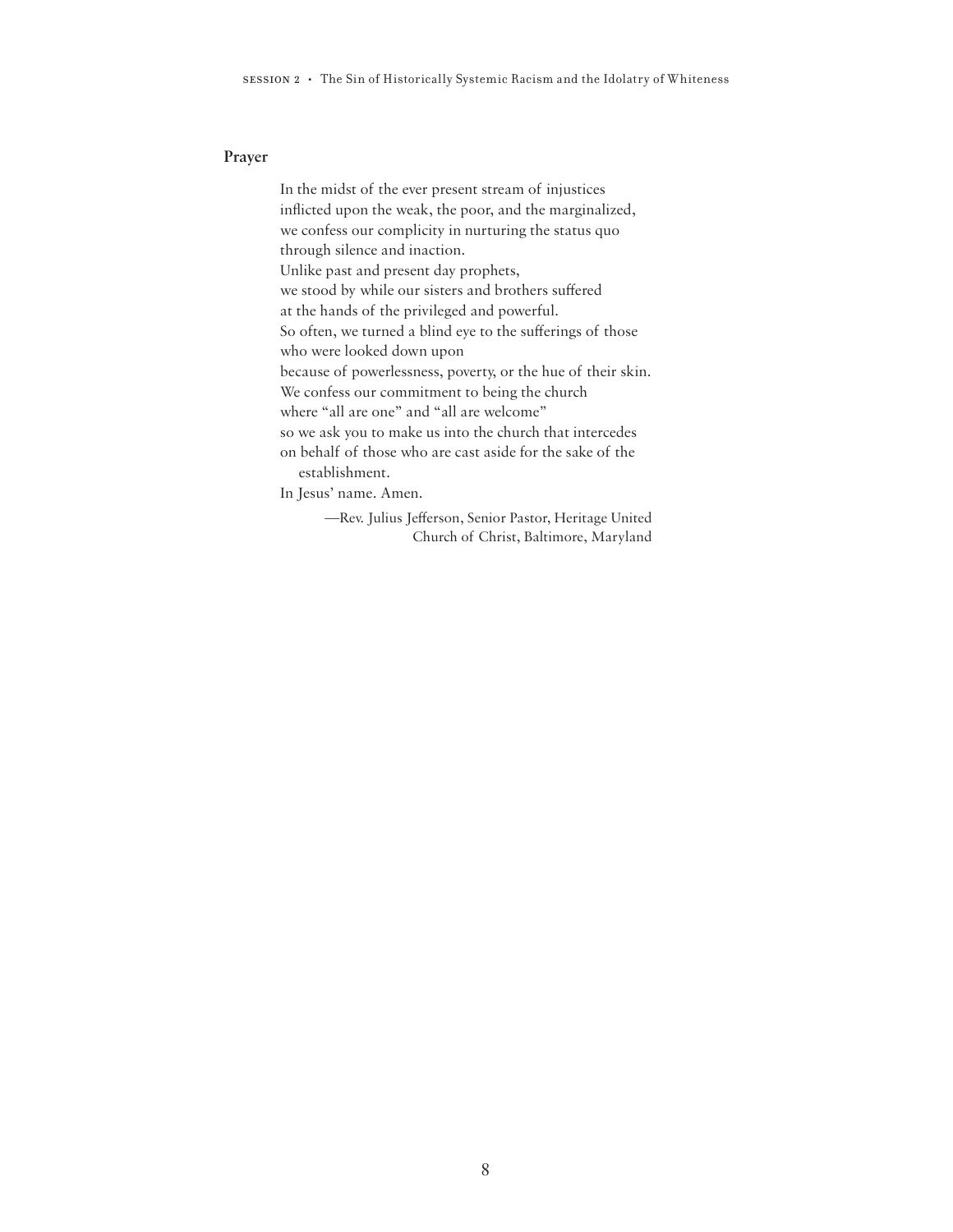### <span id="page-8-0"></span>The Meaning of Repentance and the Beloved Community

#### **Session Description**

In order to achieve real racial justice and healing in the United States, genuine repentance by white Christians must happen. True repentance is much more than saying you're sorry; it means turning around and going in a whole new direction. The church also has a big decision to make in the years ahead: whether to remain a largely segregated institution or to embrace God's plan for a multiracial "beloved community" of believers.

#### **Video Clips**

- 1. N. T. Wright: Repentance: [https://www.youtube.com/](https://www.youtube.com/watch?v=Nr0rxEOafMY) [watch?v=Nr0rxEOafMY](https://www.youtube.com/watch?v=Nr0rxEOafMY)
- 2. The Multicultural Church: [https://www.youtube.com/](https://www.youtube.com/watch?v=7qn9ktOJLpQ) [watch?v=7qn9ktOJLpQ](https://www.youtube.com/watch?v=7qn9ktOJLpQ)
- 3. Pasadena Church—Multicultural Churches (Parts 1–5)
	- a. Part 1—Scripture: [https://www.youtube.com/](https://www.youtube.com/watch?v=JN4QKcvTjD4) [watch?v=JN4QKcvTjD4](https://www.youtube.com/watch?v=JN4QKcvTjD4)
	- b. Part 2—Leadership: [https://www.youtube.com/](https://www.youtube.com/watch?v=XUNftWW7CW8) [watch?v=XUNftWW7CW8](https://www.youtube.com/watch?v=XUNftWW7CW8)
	- c. Part 3—Cell Groups: [https://www.youtube.com/](https://www.youtube.com/watch?v=-lYUlY6GvMs) [watch?v=-lYUlY6GvMs](https://www.youtube.com/watch?v=-lYUlY6GvMs)
	- d. Part 4—Community Outreach: [https://www.youtube.com/](https://www.youtube.com/watch?v=v7KUrWF_29Y) [watch?v=v7KUrWF\\_29Y](https://www.youtube.com/watch?v=v7KUrWF_29Y)
	- e. Part 5—Sunday Service and Worship: [https://www.youtube.com/](https://www.youtube.com/watch?v=qEVACHY1XvU) [watch?v=qEVACHY1XvU](https://www.youtube.com/watch?v=qEVACHY1XvU)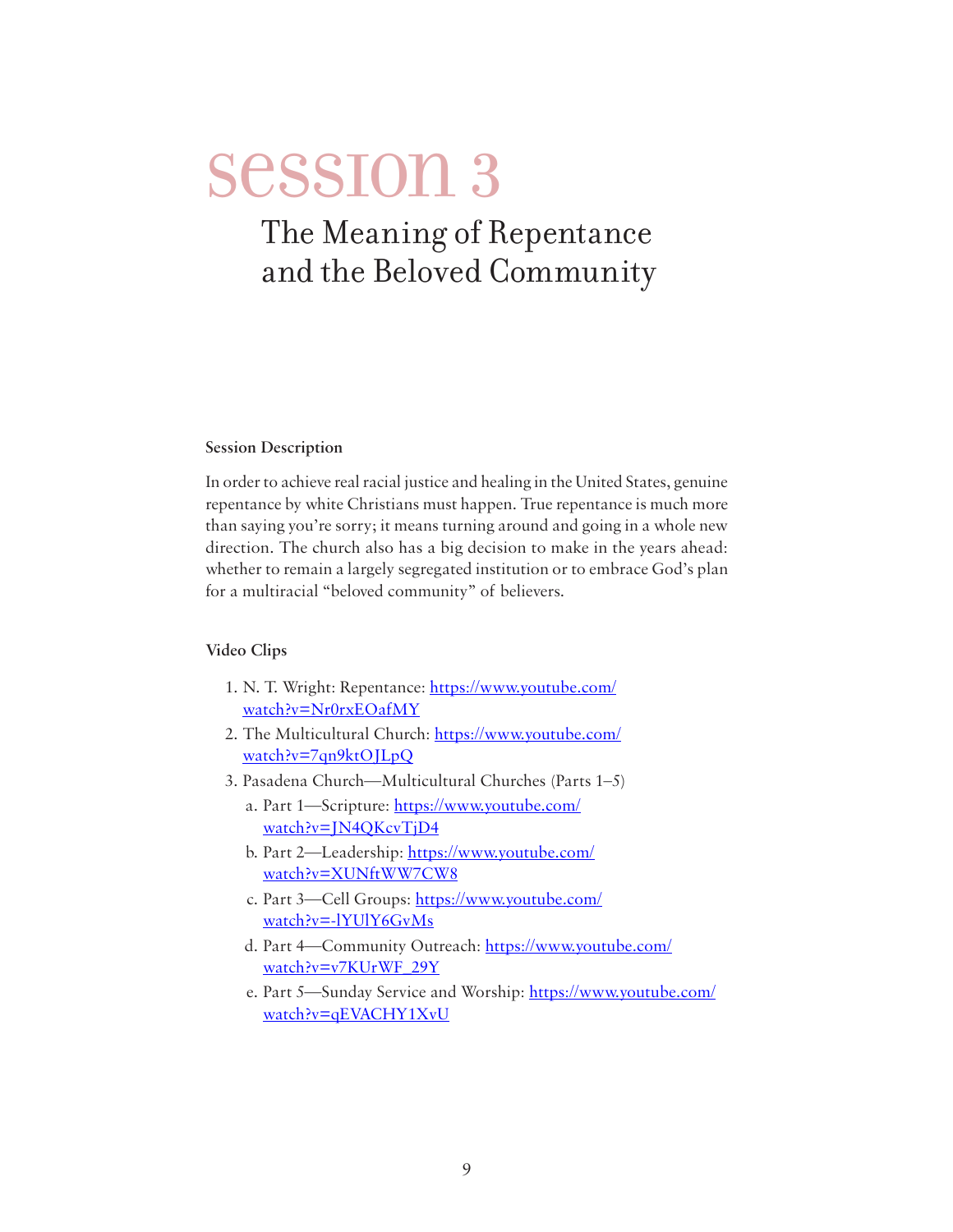#### **Selections from the Book**

- Chapter 4, pp. 59–61 (paragraph starting with "In the New Testament . . ." through paragraph ending with "conversion for white churches on the matter of white racism")
- Chapter 6, pp. 125–26 ("It's Our Calling")

#### **Scripture Passages**

- Ezekiel 18:26–32
- Matthew 3:1–12
- Acts 2:1–47
- Galatians 3:23–29

#### **Discussion Questions**

- 1. What does repentance mean to you personally? Can you give any examples of repentance in the true sense, outlined in chapter 4, that you've experienced in your own life or seen in someone else's?
- 2. How is your church doing in terms of creating a multicultural "beloved community"? In what areas covered in chapter 6 and this session's videos is your church doing well? In what areas does your church need to improve?
- 3. What are some common pitfalls or attitudes that prevent churches from becoming more diverse? Research cited in chapter 6 indicates that given the choice, people choose to associate with those that look most like themselves. Do you believe that this is an immutable trait, or can it be changed over time? Does the church have a responsibility to counter that human tendency? How can it best do so?

#### **Prayer**

O God, may your church discover, then identify, its life with groups of people who suffer injustice and remain unheard. May your church be the church of the voiceless. Let your church struggle with all who struggle and so find the way of your cross, and the way to true responsibility. Amen.

> —Emilio Castro, Uruguay, from *Prayers Encircling the World* (Westminster John Knox Press)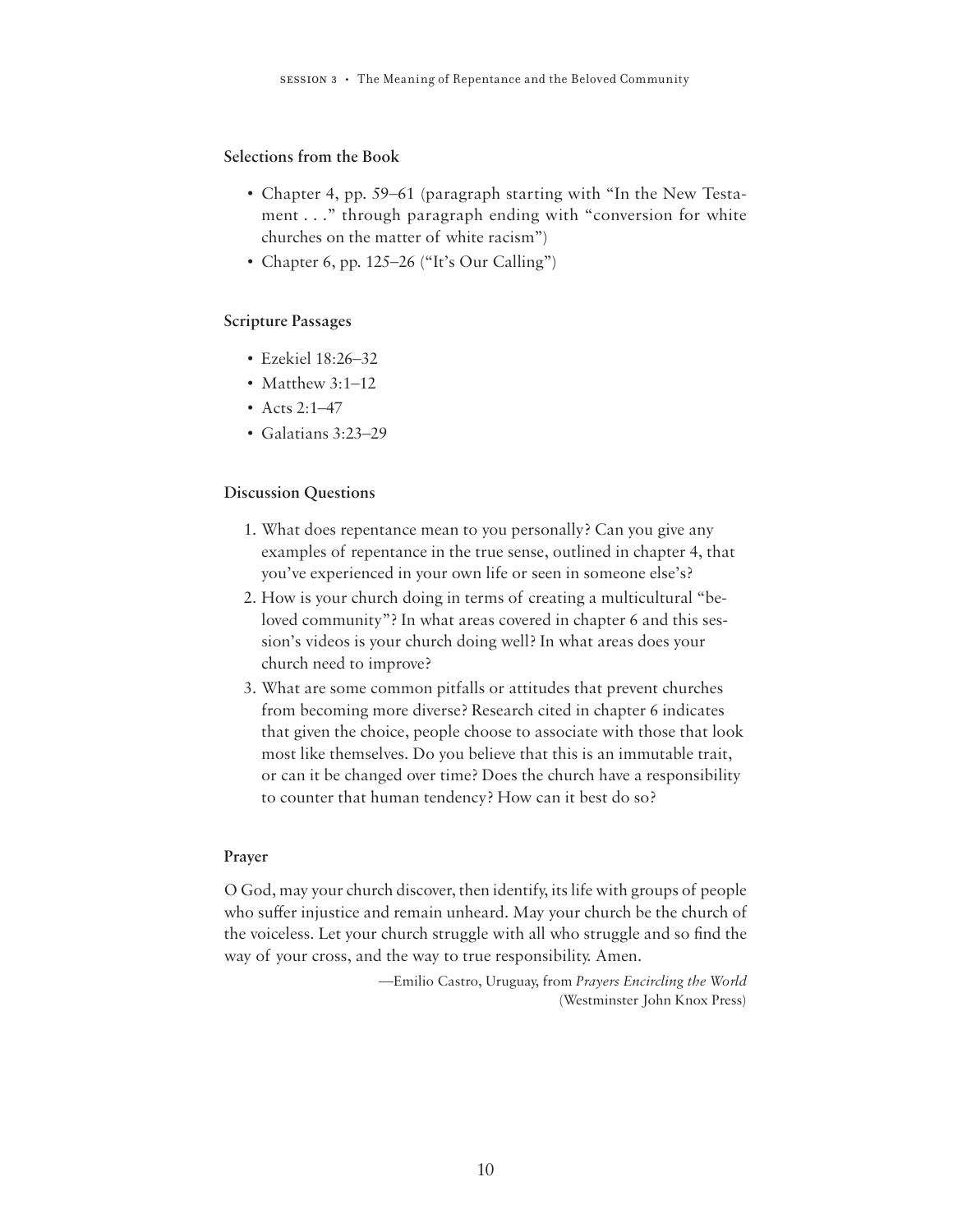### <span id="page-10-0"></span>From Warriors to Guardians: Reforming the Criminal Justice System

#### **Session Description**

The United States has a long and troubled history of police violence against people of color. In the last few years, the killings of young black men and women have focused national attention on the issue, and the Black Lives Matter movement has emerged as a powerful voice for racial justice. More broadly, the criminal justice system in this country perpetuates racial injustice at every level, as the statistics on stops, arrests, sentences, and recidivism show. Reform of this system is urgent and necessary for racial justice and healing.

#### **Video Clips**

- 1. HuffPost Live—Rev. Jim Wallis on Ferguson Protests: [http://live.huffingtonpost.com/r/segment/](http://live.huffingtonpost.com/r/segment/reverend-jim-wallis-ferguson-christianity-/5437df74fe34440995000c8a) [reverend-jim-wallis-ferguson-christianity-/5437df74fe34440995000c8a](http://live.huffingtonpost.com/r/segment/reverend-jim-wallis-ferguson-christianity-/5437df74fe34440995000c8a)
- 2. Michelle Alexander: Ferguson Shows Why Criminal Justice System of "Racial Control" Should Be Undone: [https://www.youtube.com/](https://www.youtube.com/watch?v=uZrt5GqaqF4) [watch?v=uZrt5GqaqF4](https://www.youtube.com/watch?v=uZrt5GqaqF4)
- 3. *The Colbert Report*: Interview with Michelle Alexander: [http://www.](http://www.cc.com/video-clips/ad10bn/the-colbert-report-michelle-alexander) [cc.com/video-clips/ad10bn/the-colbert-report-michelle-alexander](http://www.cc.com/video-clips/ad10bn/the-colbert-report-michelle-alexander)
- 4. From Prison to Pulpit: [http://summitforchange.com/portfolio-item/](http://summitforchange.com/portfolio-item/elevating-the-issues-mass-incarceration/) [elevating-the-issues-mass-incarceration/](http://summitforchange.com/portfolio-item/elevating-the-issues-mass-incarceration/)

#### **Selections from the Book**

- Chapter 2, pp. 29–32 ("The Parable of Baltimore")
- Chapter 7, pp. 137–40 ("The Clear Data on Racialized Stops, Arrests, Sentences, Incarceration, and Recidivism")
- Chapter 8, pp. 164–66 ("Restorative Justice")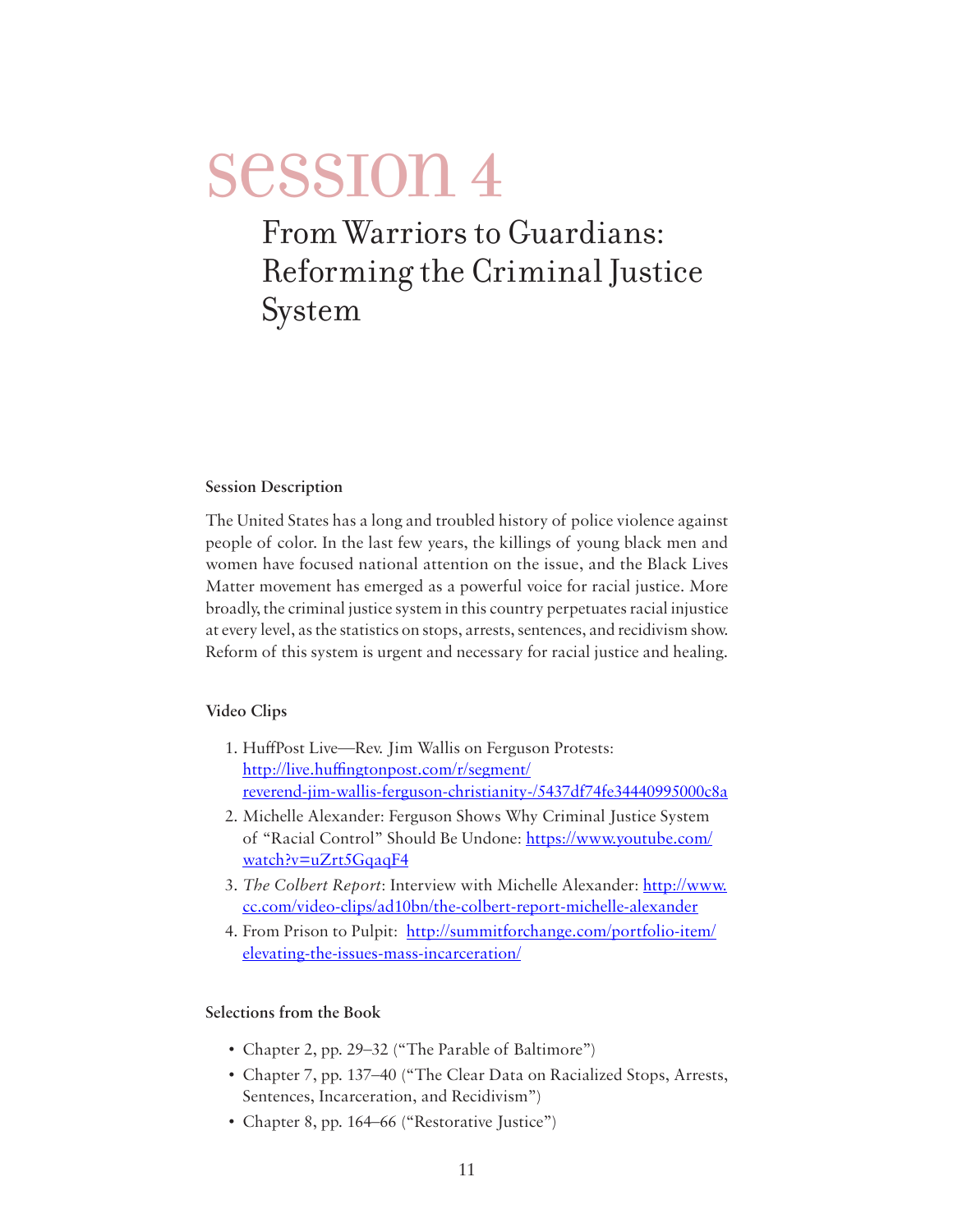#### **Scripture Passages**

- Amos 5:6–24
- Matthew 5:1–12
- Philippians 4:1-9

#### **Discussion Questions**

- 1. Tell your group about your experience of Michael Brown's death and the subsequent Ferguson protest movement. How did you first hear about it? How did you react? Did your perception or attitude change at all as the various media narratives emerged, or as various testimony and evidence was made public? How did the police response to the protests affect you? Did you get involved, either in Ferguson or elsewhere around the country? If so, how?
- 2. Talk about your personal experiences with law enforcement throughout your life, positive and/or negative. How have those experiences shaped your perception of the state of law enforcement in the U.S. today?
- 3. What steps, of those outlined in chapter 7 or that you might come up with on your own, do you feel would be most effective at reforming the criminal justice system? What are the main obstacles to making those steps happen, and how can those obstacles be overcome?

#### **Prayer**

Oh God, we pray that you will stir the waters, and agitate the sleepers of our world, who would rather justify injustice than fight against it. And give your people your young warriors and crying mothers and broken fathers the courage to accept nothing less than life. Help us to stand for truth, justice and righteousness. Give us courage to make our witness against injustice in deep and abiding love. Amen. —Adapted from "A Collective Prayer for Ferguson," as compiled and edited by Pastor Renita Marie, [http://www.huffingtonpost.com/](http://www.huffingtonpost.com/pastor-renita-marie-mdiv/prayer-for-ferguson-_b_6158192.html)

[pastor-renita-marie-mdiv/prayer-for-ferguson-\\_b\\_6158192.html](http://www.huffingtonpost.com/pastor-renita-marie-mdiv/prayer-for-ferguson-_b_6158192.html)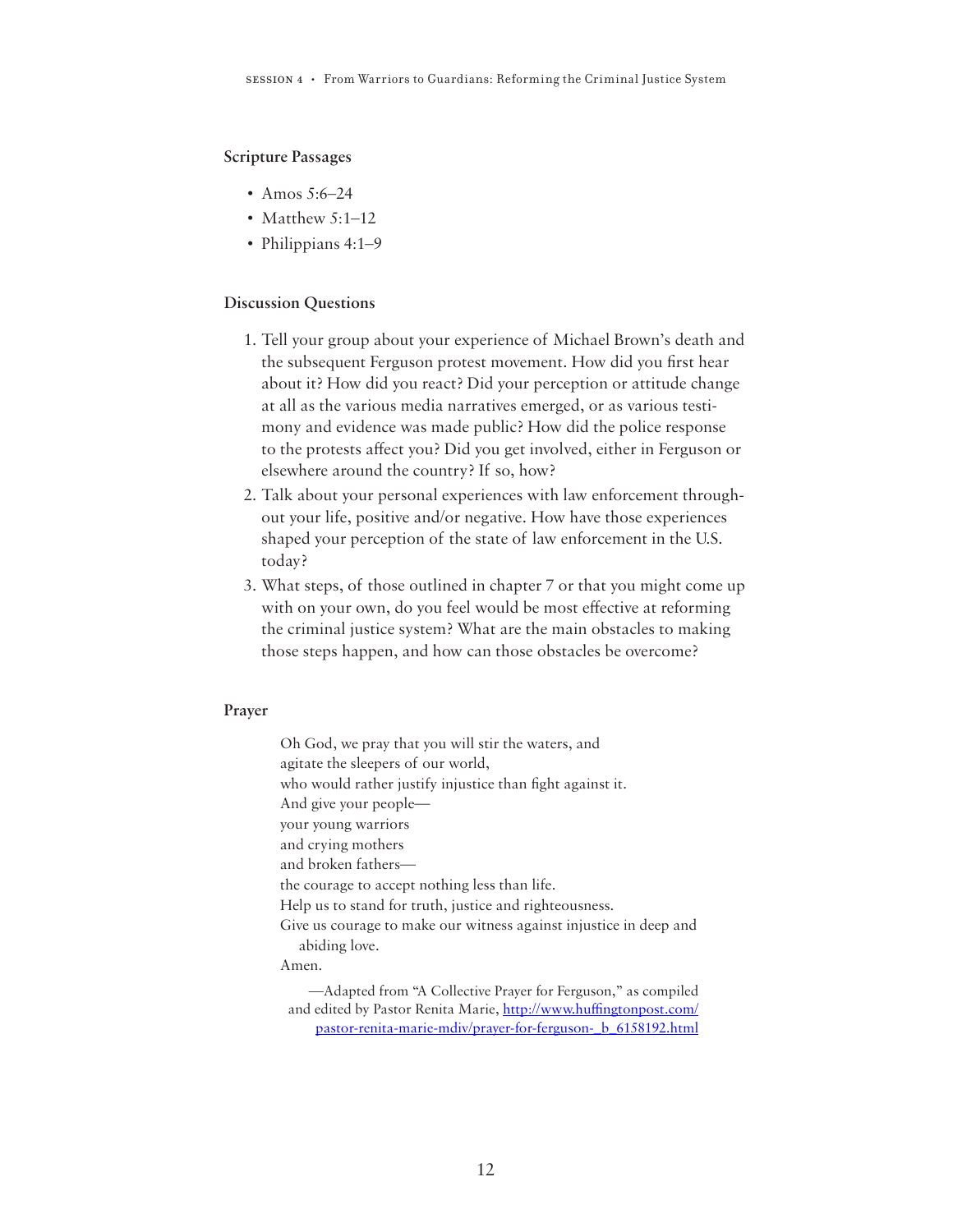## <span id="page-12-0"></span>Welcoming the Stranger: Racial Justice and Fixing Our Broken Immigration System

#### **Session Description**

It's been clear to many for some time that the United States' immigration system is hopelessly broken. The good news is that people across the country—of all racial and religious backgrounds—increasingly support comprehensive immigration reform. Unfortunately, a few dozen conservative members of the US House of Representatives have so far blocked that reform.

#### **Video Clips**

- 1. Jim Wallis: "Race Is at the Heart" of Immigration Roadblock: [http://www.msnbc.com/changing-america/watch/](http://www.msnbc.com/changing-america/watch/jim-wallis--race--fear-roadblock-immigration-403550275570) [jim-wallis--race--fear-roadblock-immigration-403550275570](http://www.msnbc.com/changing-america/watch/jim-wallis--race--fear-roadblock-immigration-403550275570)
- 2. White House White Board—Why Immigration Reform Is Good for the Economy:<https://www.youtube.com/watch?v=vVS51HPAvjU>
- 3. CNN—Faith Groups Push for Immigration Reform: [http://www.cnn.](http://www.cnn.com/videos/bestoftv/2014/07/09/salguero-on-immigration.cnn) [com/videos/bestoftv/2014/07/09/salguero-on-immigration.cnn](http://www.cnn.com/videos/bestoftv/2014/07/09/salguero-on-immigration.cnn)
- 4. 100 Women 100 Miles—A Call for Immigration Reform: [https://](https://www.youtube.com/watch?v=TAu8cU02-rw) [www.youtube.com/watch?v=TAu8cU02-rw](https://www.youtube.com/watch?v=TAu8cU02-rw)

#### **Selections from the Book**

- Chapter 9, pp.172–73 ("The Bible Tells Me So")
- Chapter 9, pp. 184–85 ("Urgent and Unfinished")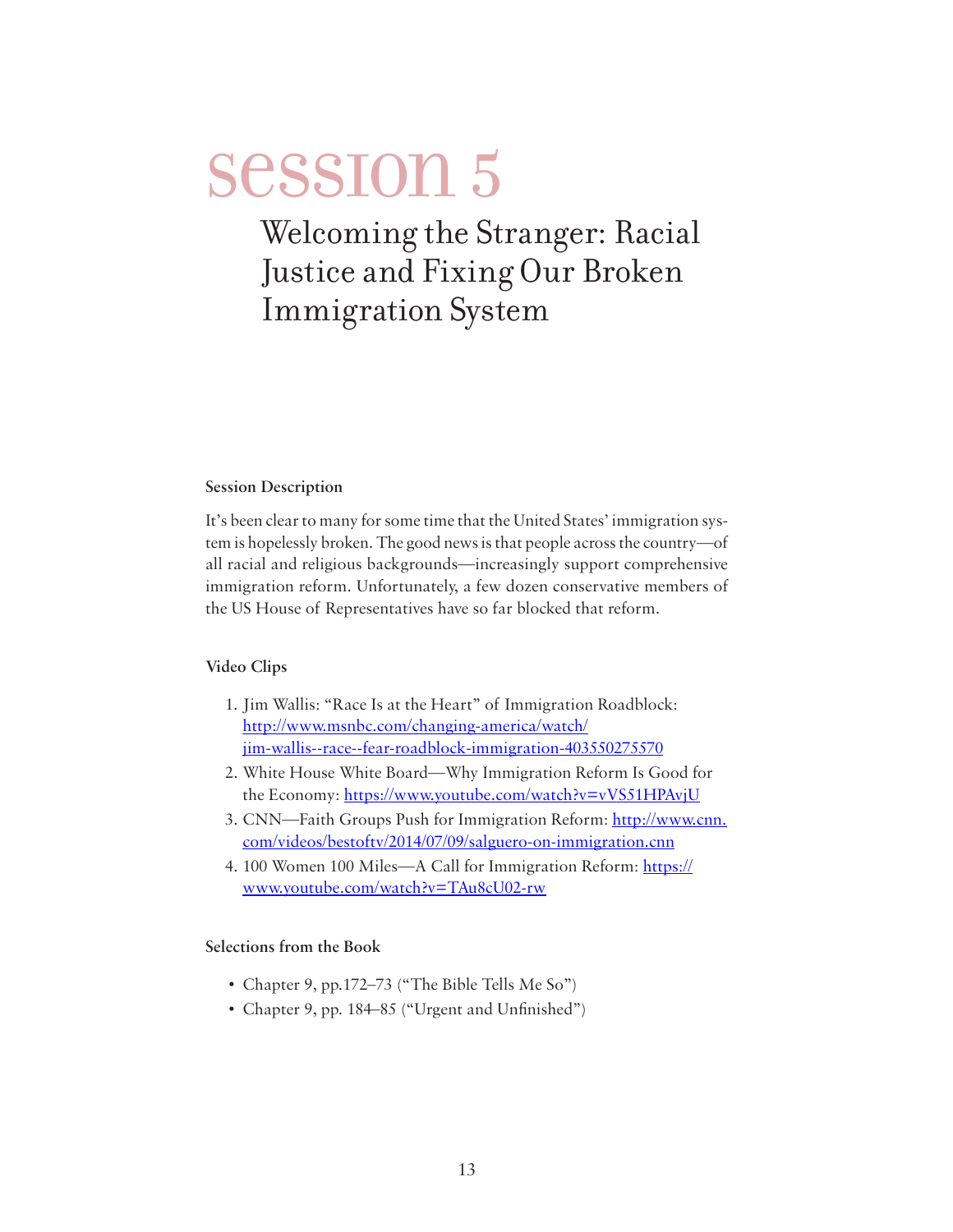#### **Scripture Passages**

- Deuteronomy 10:12–22
- Luke 10:25–37
- Hebrews  $13.1-3$

#### **Discussion Questions**

- 1. How does the debate over immigration and immigration reform resonate for you personally compared to the debate over criminal justice reform? How are they related to each other? How are they different? What are some concrete things that people of all races who want to fight racial injustice and white privilege can do to stay united in that fight and not be divided?
- 2. How have your church and/or your community been involved in and affected by the immigration debate? What are some of the successes you're most proud of in your community on this issue? Where has your community fallen short?
- 3. What does comprehensive immigration reform look like to you? What should it include, and what should it not include? What can people and communities of faith and conscience do that they haven't yet done to ensure that comprehensive immigration reform finally succeeds? Which of the current tactics, including those discussed in chapter 9, have been most effective? Which have been least effective? What new strategies or tactics might be effectively employed to make progress on this issue?

#### **Prayer**

Blessed are you, Lord Jesus Christ. You crossed every border between divinity and humanity to make your home with us. Help us to welcome you in newcomers, migrants, and refugees. Blessed are you, God of all nations. You bless our land richly with goods of creation and with people made in your image. Help us to be good stewards and peacemakers, who live as your children. Blessed are you, Holy Spirit. You work in the hearts of all to bring about harmony and goodwill. Strengthen us to welcome those from other lands, cultures, religions, that we may live in human solidarity and in hope. God of all people, grant us vision to see your presence in our midst, especially in our immigrant sisters and brothers. Give us courage to open the door to our neighbors and grace to build a society of justice.

> —Pax Christi, in "Collected Prayers for Immigrants," compiled by Interfaith Worker Justice, [http://files.www.iwj.org/resources/a](http://files.www.iwj.org/resources/a-prayer-for-immigrants/CollectedPrayers4Imm4.131.pdf)[prayer-for-immigrants/CollectedPrayers4Imm4.131.pdf](http://files.www.iwj.org/resources/a-prayer-for-immigrants/CollectedPrayers4Imm4.131.pdf)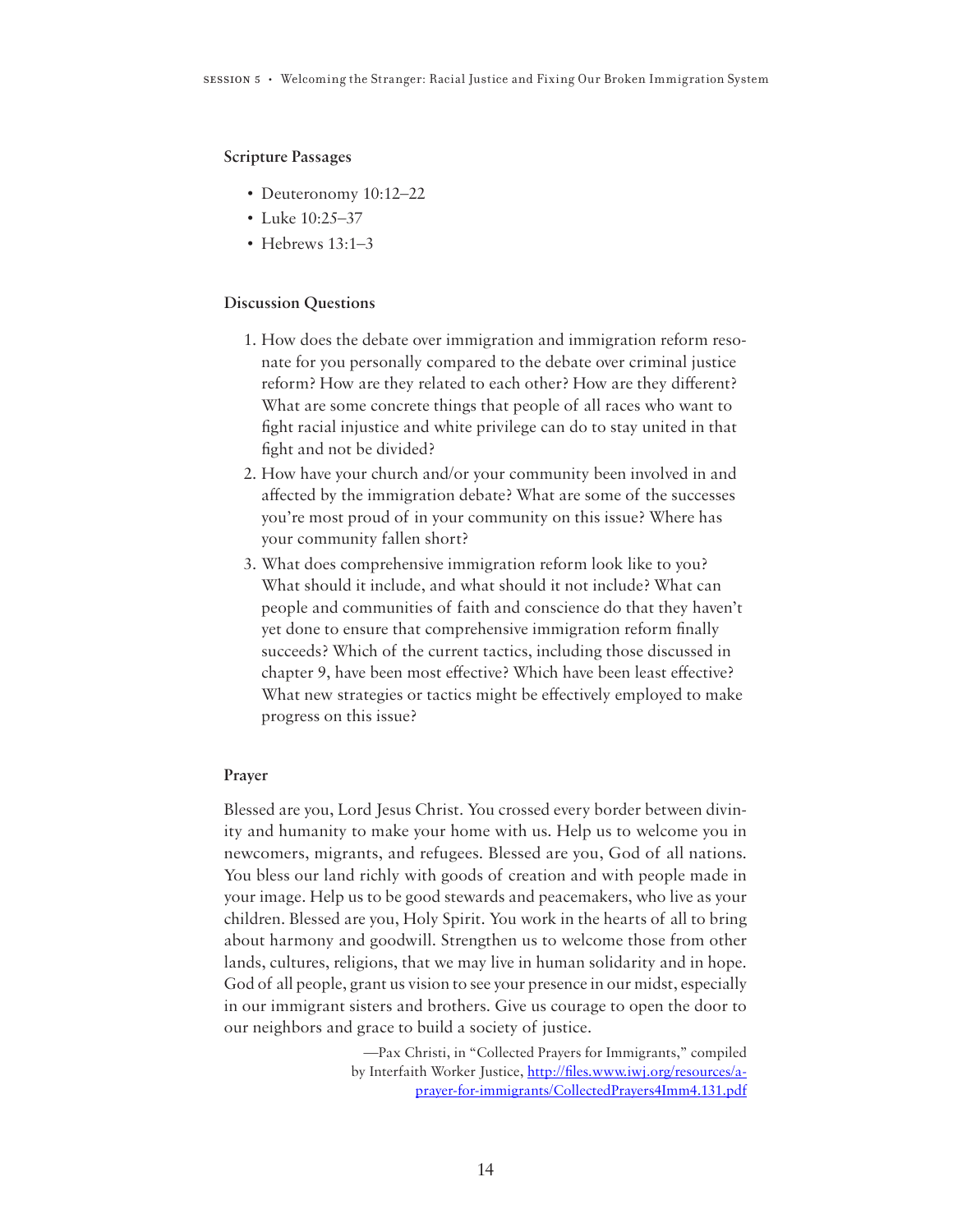<span id="page-14-0"></span>The Bridge to a New America: Having the "New Talk" in Our Schools, Communities, and Congregations

#### **Session Description**

By the year 2045 at the latest, the majority of Americans will be descended from African, Asian, or Latin American ancestors. For the first time in our nation's history, white people will be a minority of the overall population. This bridge to a new demographic future should be seen as an opportunity and a blessing, not as a threat. But in order to ensure a future where people of all ancestries live in greater harmony and community with one another, we need to change our racial geography and build meaningful relationships with one another in our schools, sports, congregations, and more.

#### **Video Clips**

- 1. The Changing State of US Ethnicity: [http://www.bbc.com/news/](http://www.bbc.com/news/world-us-canada-20187325) [world-us-canada-20187325](http://www.bbc.com/news/world-us-canada-20187325)
- 2. U.S. Will Have No Ethnic Majority by 2043: [http://www.huffington](http://www.huffingtonpost.com/2012/12/12/census-hispanics-and-black-unseat-whites-as-majority-in-united-states-population_n_2286105.html)[post.com/2012/12/12/census-hispanics-and-black-unseat-whites-as](http://www.huffingtonpost.com/2012/12/12/census-hispanics-and-black-unseat-whites-as-majority-in-united-states-population_n_2286105.html)[majority-in-united-states-population\\_n\\_2286105.html](http://www.huffingtonpost.com/2012/12/12/census-hispanics-and-black-unseat-whites-as-majority-in-united-states-population_n_2286105.html)
- 3. Melissa Harris-Perry—The Change in Demographics of Race in America: [http://www.msnbc.com/melissa-harris-perry/watch/](http://www.msnbc.com/melissa-harris-perry/watch/change-in-demographics-of-race-in-america-281024579760) [change-in-demographics-of-race-in-america-281024579760](http://www.msnbc.com/melissa-harris-perry/watch/change-in-demographics-of-race-in-america-281024579760)
- 4. Jackie Robinson Breaks Barriers: [http://www.history.com/topics/](http://www.history.com/topics/black-history/jackie-robinson) [black-history/jackie-robinson](http://www.history.com/topics/black-history/jackie-robinson)

#### **Selections from the Book**

- Chapter 10, pp.188–90 ("Where Do We Go from Here?")
- Chapter 10, pp. 212–14 ("Sports")